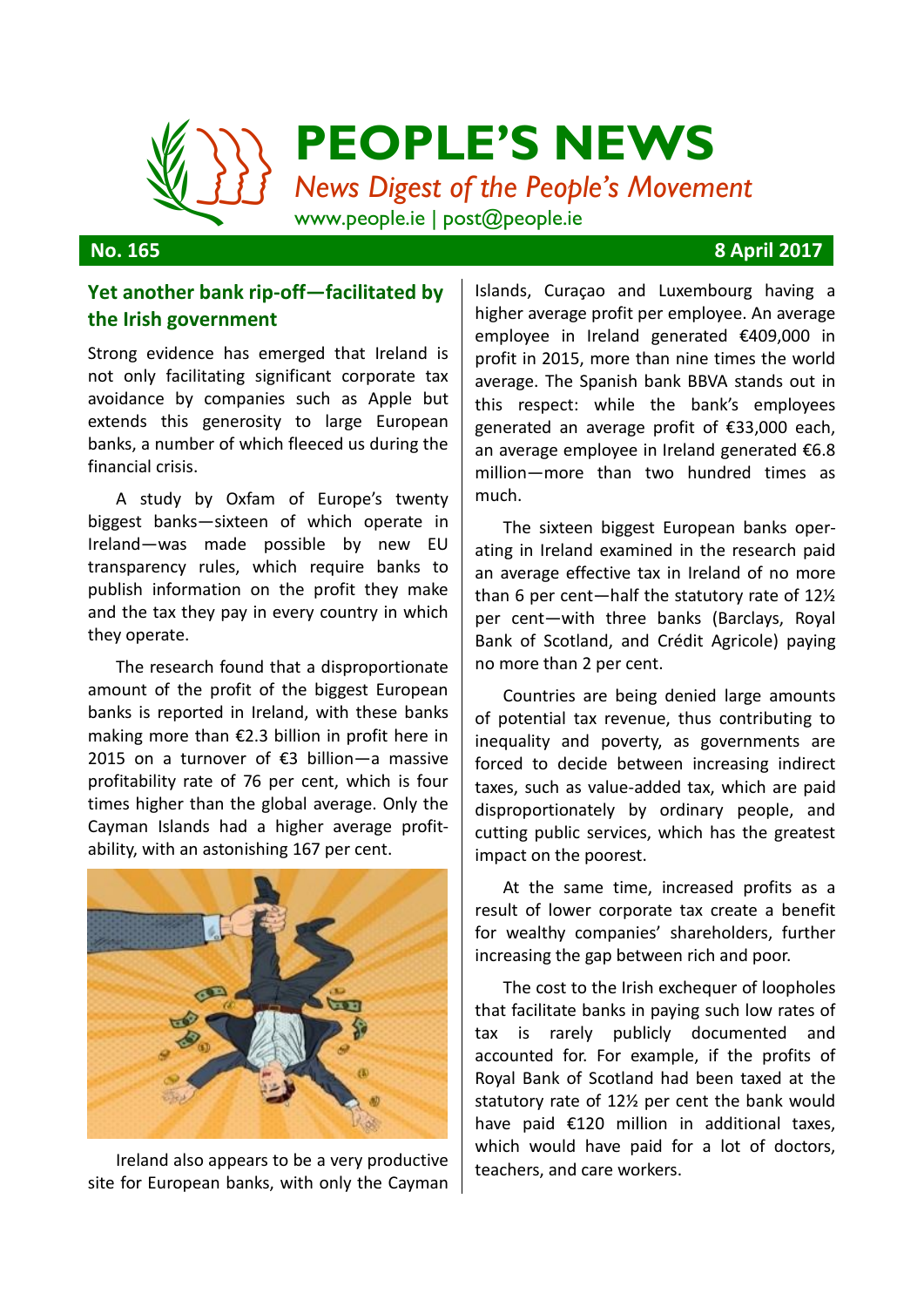

*Transnational profit per employee, 2009 (€ 000)*

Transparency measures, such as EU rules that make corporations publicly report on each country where they make their profits and pay their taxes, are vital tools in the global fight against tax-dodging. (The Irish government is opposed to the public element of this reporting.) However, a new proposal by the EU Commission designed to extend public reporting to all big companies needs to be enhanced. The proposal is limited to companies with a turnover of €750 million or more, a measure that would exclude up to 90 per cent of transnationals, and does not require companies to report on their activities in all the countries in which they operate, including developing countries.

The Oxfam report, "[Opening the vaults: The](https://www.oxfam.org/sites/www.oxfam.org/files/bp-opening-vaults-banks-tax-havens-270317-en.pdf)  [use of tax havens by Europe's biggest banks,](https://www.oxfam.org/sites/www.oxfam.org/files/bp-opening-vaults-banks-tax-havens-270317-en.pdf)" gives a breakdown of the bank data. More statistics from the report:

• Luxembourg and Ireland are the most favoured tax havens, accounting for 29 per cent of the profits that banks declared in tax havens in 2015.

• Banks often pay little or no tax on the profits they declare in tax havens. European banks paid no tax on €383 million of profit they declared in seven tax havens in 2015. In 2015, European banks declared at least €628 million in profits in tax havens where they employ nobody.

• Tax havens account for 26 per cent of the profits made by the twenty biggest European

banks—an estimated €25 billion—but only 12 per cent of banks' turnover and 7 per cent of the banks' employees.

• Subsidiaries in tax havens are on average twice as lucrative as those elsewhere. For every €100 of activity, banks make €42 of profit in tax havens, compared with a global average of €19.

• Some banks are reporting profits in tax havens while reporting losses elsewhere. For example, Deutsche Bank registered low profits or even losses in many major markets in 2015 while making almost €2 billion in profits in tax havens.

## **A look at NATO's web site**

The degree to which co-operation between the European Union and NATO has grown during the last couple of years—with the active participation of the Irish government, and latterly with the participation of Enda Kenny in NATO-EU discussions at the EU Council meeting last December—is amply demonstrated by a cursory look at NATO's web site.



The following extracts illustrate the accelerated pace of co-operation between the EU and NATO. It is clear now that the putative EU army will be essentially a part of NATO—just like the old Western European Union, abolished by the Lisbon Treaty. The difference this time is that Ireland will be fully integrated in the alliance.

"Sharing strategic interests and facing the same challenges, NATO and the European Union (EU) cooperate on issues of common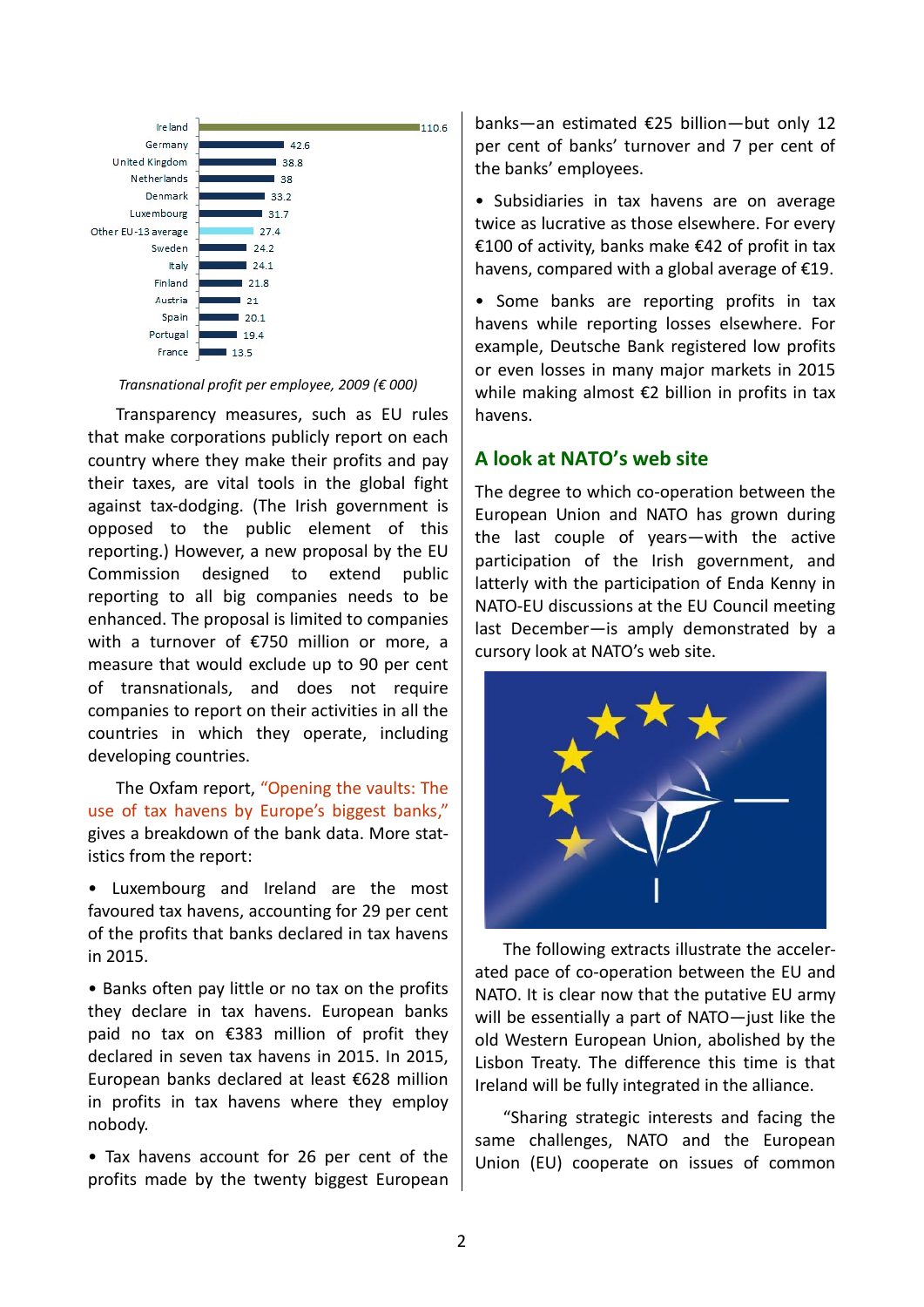interest and are working side by side in crisis management, capability development and political consultations. The EU is a unique and essential partner for NATO. The two organisations share a majority of members and have common values" ("[Relations with the European](http://www.nato.int/cps/en/natohq/topics_49217.htm)  [Union](http://www.nato.int/cps/en/natohq/topics_49217.htm)").

"At the NATO Summit in Warsaw in July 2016, the two organisations outlined areas for strengthened co-operation in light of common challenges to the east and south, including countering hybrid threats, enhancing resilience, defence capacity building, cyber defence, maritime security, and exercises."

These were included in the [joint declaration](http://www.nato.int/cps/en/natohq/official_texts_138829.htm?selectedLocale=en) issued by the secretary-general of NATO, the president of the EU Council, and the president of the EU Commission.

"Allied leaders underlined that the European Union remains a unique and essential partner for NATO. Enhanced consultations at all levels and practical co-operation in operations and capability development have brought concrete results. Over 40 measures to advance NATO-EU co-operation in agreed areas were approved by NATO foreign ministers in December 2016.

"NATO's current Strategic Concept, issued in November 2010, clearly states that an active and effective EU contributes to the overall security of the Euro-Atlantic area. The EU's Lisbon Treaty (in force since end 2009) provides a framework for strengthening the EU's capacities to address common security challenges."

NATO and the EU meet regularly to discuss issues of common interest. The secretarygeneral of NATO engages with his EU counterparts and on numerous occasions has addressed the EU Parliament's Foreign Affairs Committee, in joint session with the subcommittee on Security and Defence. Meetings also take place at the level of foreign ministers, ambassadors, military representatives, and defence advisers.



There are regular staff-to-staff talks at all levels between NATO's International Staff and International Military Staff and their EU counterparts (European External Action Service, European Defence Agency, EU Commission, and EU Parliament). Permanent military liaison arrangements have been established to facilitate co-operation at the operational level. A NATO Permanent Liaison Team at the EU Military Staff has been operating since 2005, and an EU Cell at SHAPE (NATO's strategic command for operations in Mons in Belgium) was set up in 2006.

The conclusions and common set of proposals emerging from the EU Council meeting in December are available in a [document](http://data.consilium.europa.eu/doc/document/ST-15283-2016-INIT/en/pdf) issued by the EU Council.

And all this is concealed from the Irish electorate through a process of smoke and mirrors while we become in effect a nominally militarily neutral but *de facto* member of NATO, along with Sweden and Finland.

It's time we all sat up and took notice before it's too late.

## **Ireland continues to call for nuclear disarmament**

Saying that the time was not right to outlaw nuclear arms, the United States led a group of some dozens of United Nations members that boycotted discussions on a treaty that would ban nuclear weapons.

The talks, supported by more than 120 countries, were first announced in October and are led by Austria, Brazil, Ireland, Mexico, South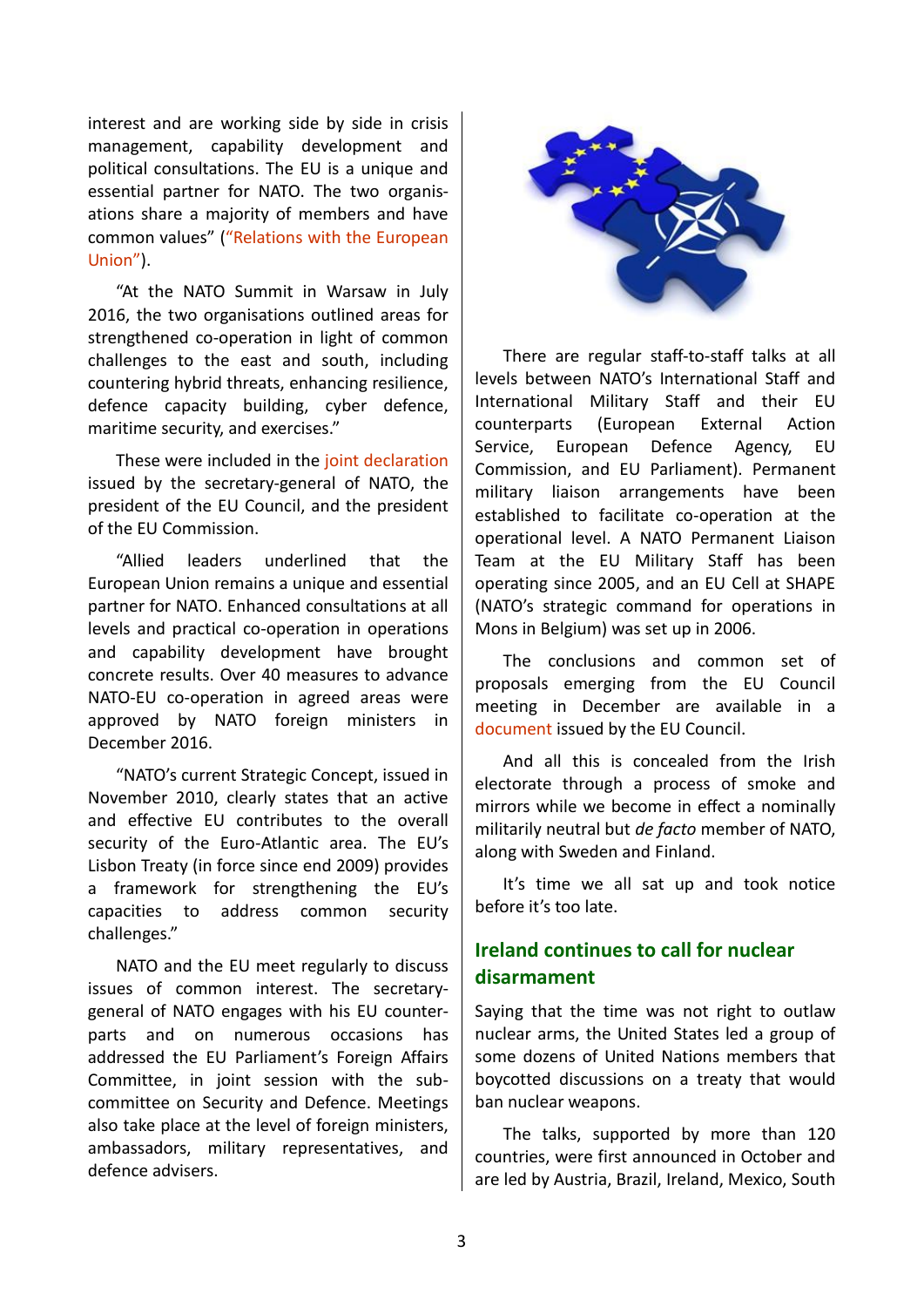Africa, and Sweden. Disarmament groups strongly support the effort.

The United States and most of the other nuclear powers, including Britain, France, and Russia, oppose the talks. The Obama government voted against convening them.

The US ambassador to the United Nations, Nikki Haley, questioned whether countries favouring a ban on nuclear weapons understood the nature of global threats. Referring to the countries participating in the talks, she said, "You have to ask yourself, are they looking out for their people?"

"Is it any surprise that Iran is in support of this?" she added.

However, it is heartening to see that Ireland continues to play a role in the struggle for nuclear disarmament, even as it draws closer to nuclear-armed NATO, whose members are implacably opposed.

## **"Rome Declaration" lends support to further arms build-up**

As expected, the "Rome Declaration," signed on 25 March by the heads of state or heads of government of the twenty-seven EU membercountries (without Britain) and by the presidents of the EU Council, Parliament, and Commission, reaffirms the intention of the EU to assume a more offensive political and military role in global policy.



"Taken individually, we would be side-lined by global dynamics," the document states. In the coming ten years "we want a Union [that has] the will and capacity of playing a key role

in the world." The EU must therefore "assist in creating a more competitive and integrated defence industry" and be committed to "strengthening its common security and defence."

Several EU members, including Poland, the Netherlands, and the Baltic countries, still attach great importance to the transatlantic war alliance, particularly in view of Germany's predominance over the EU. NATO is explicitly mentioned in the Rome Declaration, albeit in restricted terms. In future, it says, the EU should act "also in co-operation and complementarity with the North Atlantic Treaty Organisation." But the EU has priority.

But while acknowledging that the expansion of the EU's military ambition is "impressive," some German government advisers are continuing to apply pressure to speed up the EU's arms build-up. The Commission is not implementing its announced steps rapidly and vigorously enough, the German Council on Foreign Relations (DGAP) complains in a text published within the past fortnight. It made an initial concrete proposal, pleading for a "common defence programme for the next decade, dealing with missions, procurement, capabilities and counterterrorism."

"Speaking of strength and responsibility will impress neither Moscow nor Washington," the DGAP further explains: many more practical activities must be undertaken. It makes a plea for a new German-French initiative for implementing the measures planned last summer.

Germany and France together account for about 40 per cent of the EU's defence and arms capacity. This is why, after France's presidential elections, they must give the signal that this theme will be pursued in the EU.

Germany and France should ensure that the EU is "equipped for around 40 billion euros," "so that it can develop a strong radiance" both "within the EU and beyond." In addition it proposes that the German army continue its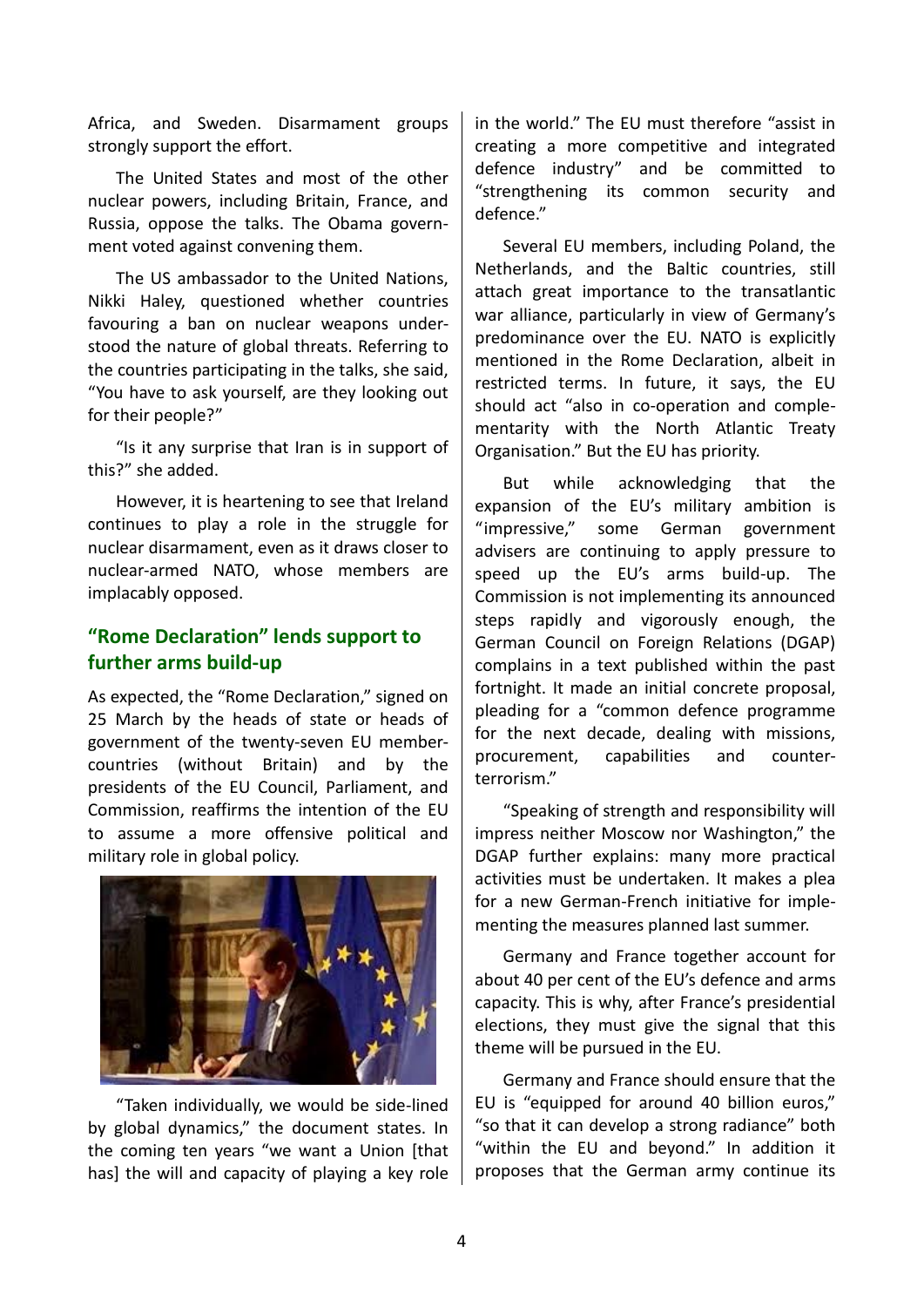initiative of integrating entire military formations from foreign countries. It has already integrated two-thirds of the Netherlands' military formations in its own units, within the framework of its co-operation with its armed forces. It has also begun to integrate a Czech and a Romanian brigade in German divisions.

Germany could launch "the creation of a European formation, a sort of Europe Division," the DGAP suggests. It could "gradually, by 2020, set up an additional approximately 20,000 strong division"—"and call on the European partners to participate."

The Hungarian minister of foreign affairs, Péter Szijjártó, has expressed his support for such a project. He can very well imagine, he says, "that we will set up even more multinational units." However, the final decision on missions for these new units must remain with the separate states. Also, "European defence must be reinforced within the framework of transatlantic structures." If these conditions are met, Hungary, according to its foreign minister, "is one of the most ardent advocates of a common European army."



The EU Parliament is also pushing for more militarisation. With an eye on the EU's anniversary summit, it passed a resolution on foreign and military policy, calling, among other things, for setting up "more multinational European structures." It made a plea for the EU to cover "all EU Battlegroup costs . . . during the stand-up, standby and stand-down phases."

It added a proposal for a "Council format of Defence Ministers," under the presidency of

the high representative for foreign affairs and security policy, Federica Mogherini, in order "to co-ordinate the implementation of the common security and defence policy (CSDP) and make it more efficient." In addition, according to the resolution, it is "essential to increase national defence expenditure to 2 per cent of EU GDP." This would mean "extra expenditure of nearly EUR 100 billion on defence by the end of the coming decade."

The joint rapporteur of the EU Parliament's resolution, Michael Gahler (German Christian Democrat) says he is now "looking forward" to "concrete proposals" for the implementation of these projects.

Whereas Germany and the EU Commission are insisting on the concrete implementation of the plan to create "European" armed forces, the Rome Declaration merely rehashed the propaganda phraseology intended to water down the EU's militarisation, speaking of a "community of peace, freedom, democracy," and "human rights."

There was no acknowledgement of the EU's origin. Supranational integration in Europe was originally pushed by the United States in the years following the Second World War to provide an economic underpinning for NATO in Europe. The first step to integration, the European Coal and Steel Community (1951), was brought into being at the behest of the United States to reconcile France to German rearmament at the start of the Cold War. The EU's actual historical origins were, in fact, in war preparations.

# **More EU money for fisheries "control and compliance"—at the expense of coastal communities**

€46.5 million out of the €147 million allocated to Irish fishing from the European Maritime and Fisheries Fund for the period 2014–2020 has already been set aside for "control and compliance." The Government is to match this allocation with another €90 million. This has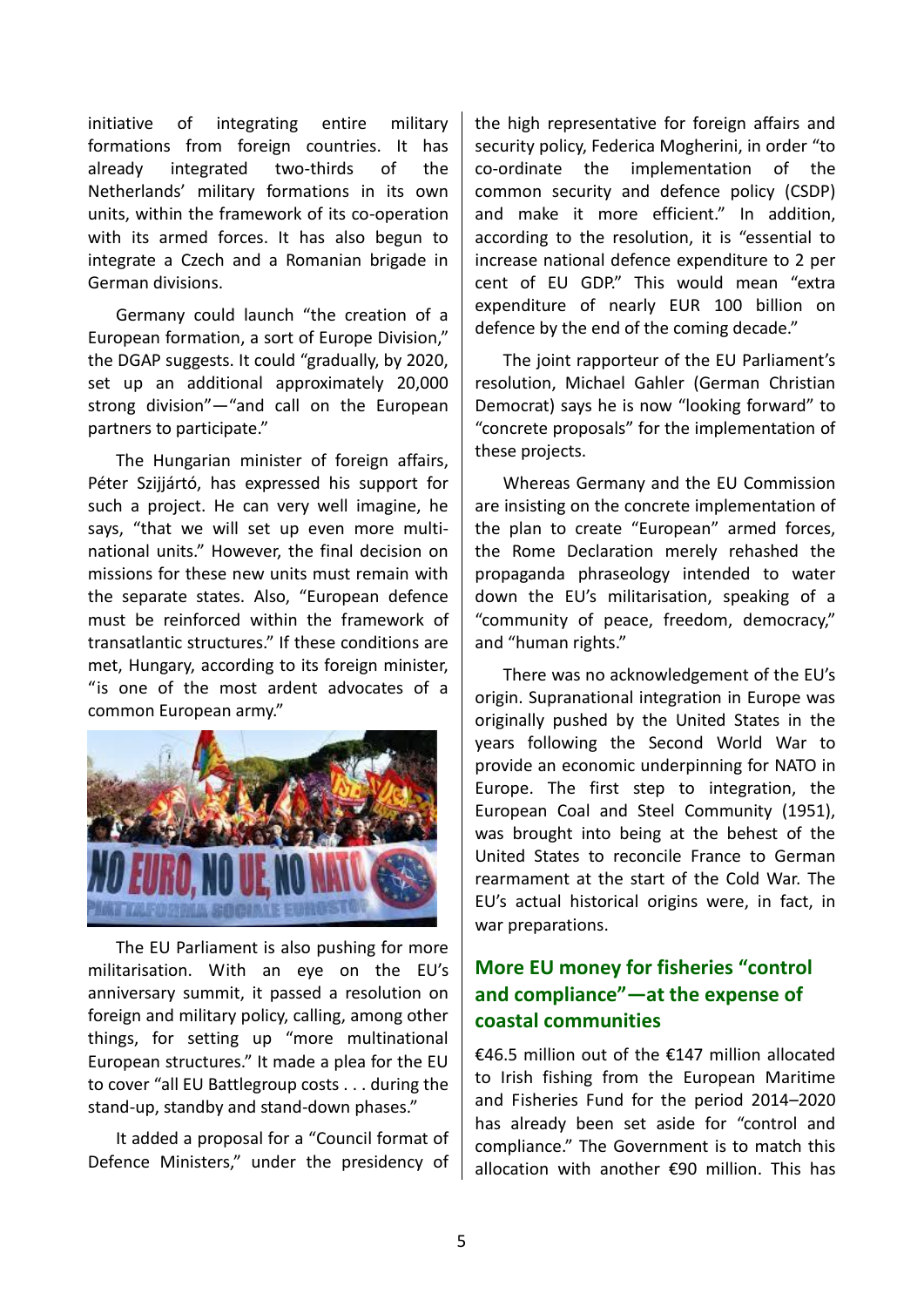prompted a Sinn Féin member of the EU Parliament, Liadh Ní Riada, to question why such a huge chunk has essentially been allocated to the Sea Fisheries Protection Authority.

"While any money being invested in the Irish fishing industry is to be welcomed I find it unusual that the largest chunk of the funding, over 30 per cent has been earmarked for control and compliance," she said. "Essentially this means it will go to the SFPA who seem far more interested in harassing Irish fishing boats than using their powers to tackle the scourge of super-trawlers in our waters.

"I am constantly receiving complaints from fishermen that the SFPA are spending an inordinate amount of time and energy meticulously checking their small vessels, while refusing to use their considerable powers to keep the super-trawlers that are churning up Irish waters in check. This money would have been far better used had the greater bulk of it been put towards the Fisheries Local Action Group (FLAGs) programme.

"The FLAGs programme is a community led diversification initiative that helps traditional fishing communities expand into areas such as tourism, heritage, aquaculture and other sectors so that they are not relying solely on an ever more stretched industry.



"It is of far more use to struggling coastal

communities than a beefed up and over zealous SFPA. If this money must go to compliance and control then I hope that the SFPA will put it into resources that will allow them to do much more to keep a much tighter watch on the super-trawlers that are devastating these communities."

The Irish state is now a net contributor to the EU budget. In 2014 it became a net contributor for the first time, paying in  $£1.69$ billion and receiving  $£1.52$  billion. This means that money like this is in fact Irish taxpayers' money, recycled through Brussels, but with the EU rather than the Irish state determining how such money is to be distributed.

### **So where is CETA now?**

The EU's commissioner for trade, Cecilia Malmström, was in Canada recently for speeches and media events promoting Canada's trade agreement with the EU, the Comprehensive Economic and Trade Agreement. Canada is preparing to provisionally apply it by 1 July.



After many delays, most of the agreement will take effect "within weeks," Malmström said. "We are ready on the European side."

After the successful ratification vote in February, the EU suggested it could be provisionally applied by 1 April. Malmström now says the agreement will enter into force within weeks. "We have done our work," she said. "We don't see any delays with this."

The legislation to bring Canada's laws and regulations into compliance is now before the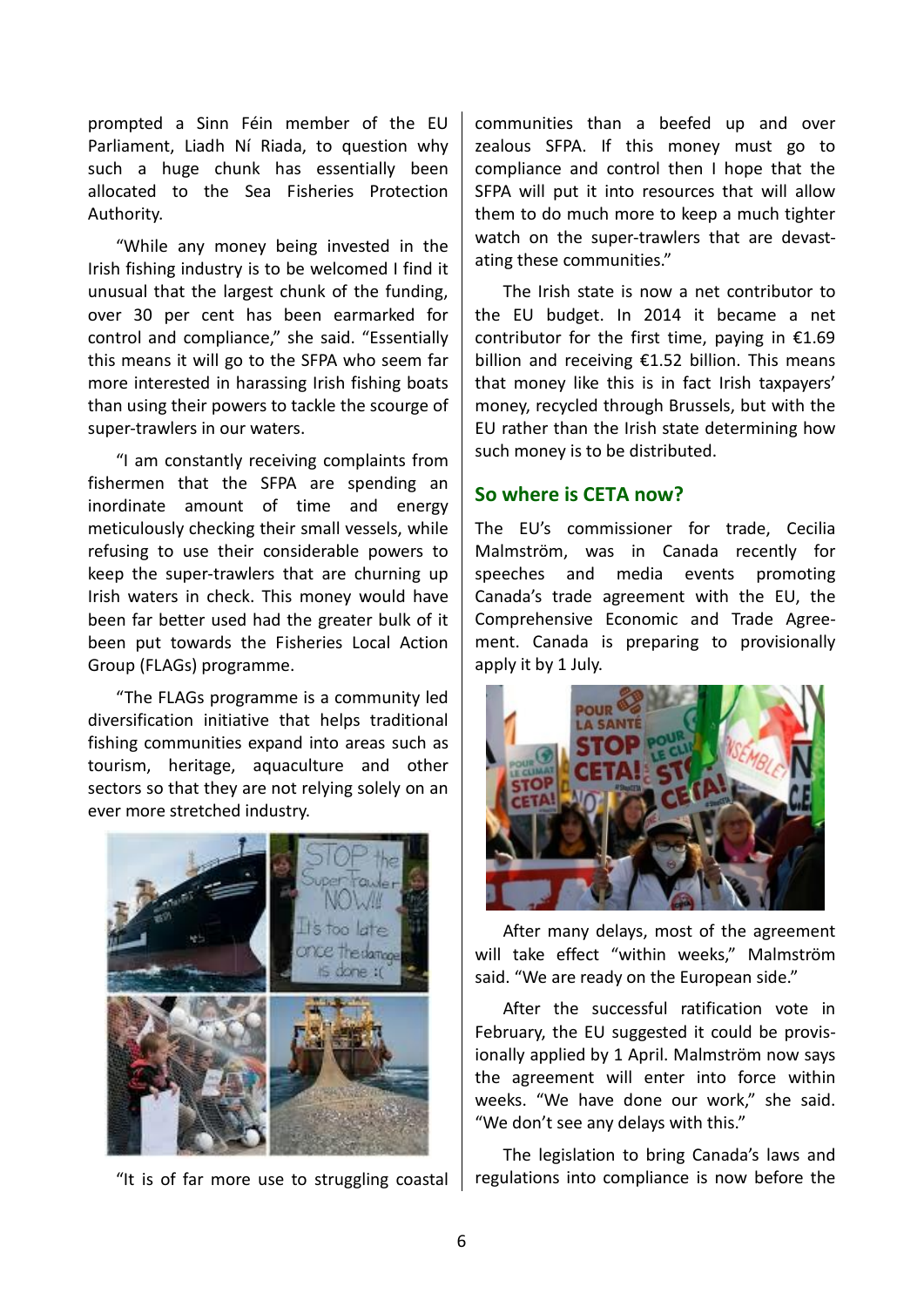Foreign Affairs and Trade Committee of the Senate. A few clauses were tweaked, in mostly technical ways, during the committee review by the House of Commons.

There is no sign of senators holding it up, and the pressure is on to wrap this up before members of Parliament break for the summer. Then diplomatic notes will be exchanged, fixing a date for provisional application, probably no later than 1 July.

The agreement is being implemented in two stages: about 95 per cent of it now, the rest later. A few measures fall outside the EU Commission's purview, including the reworked investor court system. Latvia (where, coincidentally, Canadian troops are headed shortly on a NATO exercise) was the first country to ratify it. The Czech Republic may be next. Malmström said others will follow before summer.

"In a huge majority of countries, it will be no problem," she said. "There are a few countries where this is still controversial," but over time proponents will "show that CETA is not actually the end of democracy, it's a good deal. All member-countries have promised to do their utmost to get it ratified."

Ratifying the EU's trade deal with South Korea took more than four years.

In Ireland, it is now clear that Fianna Fáil and Fine Gael support the agreement, and it is likely that the "independents" will toe the line.

## **French Constitutional Court launches investigation into CETA**

Following a request in February by 153 elected public representatives, including 53 members of parliament, the Constitutional Court announced that it would delay its decision on the legality of the EU's free trade agreement with Canada. Something of a rarity, this report threatens the implementation of the agreement.

Opposition was strong in France but even

more so in Germany and Austria.

The agreement was adopted by a large majority in the EU Parliament in February. In principle this should guarantee its rapid application, bringing it into force in the next few weeks; but the French government's sleight of hand in bypassing parliament on the ratification further angered its opponents.

Farmers continued to mobilise against CETA, but without success. The appeal to the Constitutional Court in February was a lastditch effort to block the agreement, as there was no majority in the EU Parliament for a referral to the European courts.

Yet there is a real possibility that the agreement could be in breach of French law. According to one lawyer, Dominique Rousseau, the text does not conform to the French constitution, for a number of reasons.



The first is that it contravenes the principle of equality: the establishment of *ad hoc* dispute-settlement tribunals would offer different treatment to foreign and national investors. For Rousseau this also undermines national sovereignty by taking competence in certain areas from national jurisdictions. What's more, the precautionary principle does not appear in the agreement.

Taking heed of this warning, several organisations called on President François Hollande to delay the entry into force of the agreement, on the grounds that the Constitutional Court had yet to deliver its verdict. One organisation, the Nicolas Hulot Foundation for Nature and Humanity, said: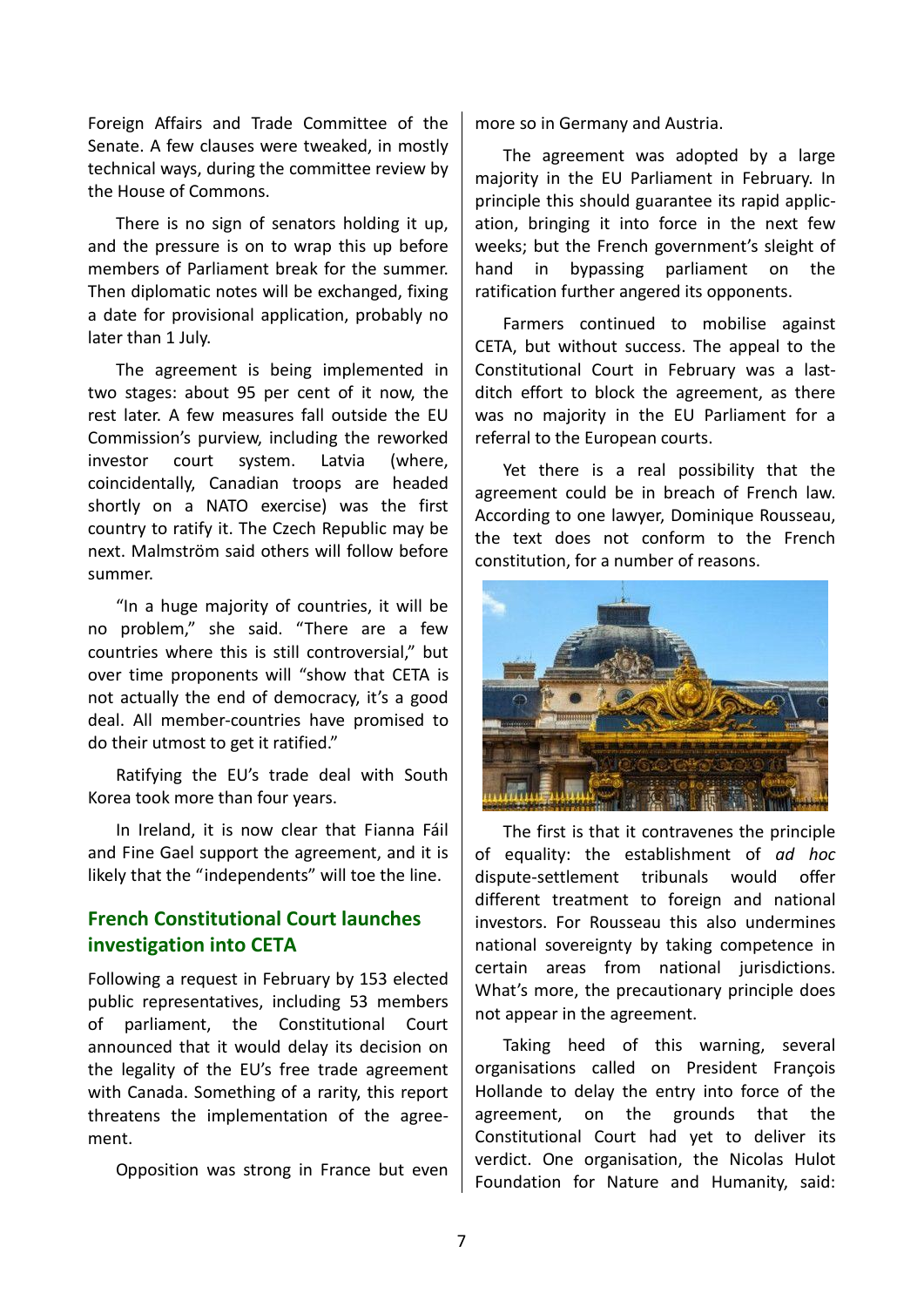"The Council's announcement that it is delaying this decision confirms our fears. The president should call an emergency EU Council summit to refuse the provisional entry into force of this deal, which could happen as early as 1 April, until all doubts about its compatibility with the French constitution have been allayed."

French concerns over CETA were clear to see in the EU Parliament, where only 16 of its 74 members voted in favour of its adoption.

# **Why not become a friend of the People's Movement on Facebook?**

<www.facebook.com/peoplesmovementireland>

## **Reform of free movement of labour blocked**

After a year of stalled negotiations, fresh changes to draft rules affecting workers temporarily sent to other EU countries are further deepening rifts between eastern and western member-states.



A new compromise draft from Malta, which at present holds the rotating presidency of the EU Council, has caused outrage among some eastern EU countries.

A group of countries, including Poland, Romania, and Hungary, has fiercely opposed any legal changes to the 21-year-old rule on posted workers and has called western EU member-states "protectionist" for pushing measures to raise pay for workers from lowerwage countries. Poland is putting up a fight

over a forthcoming EU proposal that will affect working conditions for lorry drivers who travel between countries that have different social welfare laws and minimum wages.

The rules allow workers to be sent temporarily to another EU country but to still pay social contributions in their home country. But new changes to the draft bill have only stirred tensions between some member-states.

Transport workers are explicitly brought within the rules, and this has upset opposing countries, which argue that it is too hard to apply national employment law to drivers who pass through a country. Under the proposal from Malta, employers who send workers to other EU countries would also have to make sure their workers' accommodation meets local standards.

France has been one of the most outspoken countries in pushing for legal change, citing a boom in low-wage workers coming to western Europe since the law was passed in 1996. After Germany, France hosts the second-highest number of temporarily posted workers in the EU. The number of posted workers in Germany mushroomed by 68 per cent between 2010 and 2015.

One hotly debated point still dividing countries is pay. Some diplomats say the term used, "remuneration," is too vague and could force employers to pay a range of fees, in addition to wages, if they are required by the country where workers are temporarily sent. Remuneration is left up to national law in countries "to whose territory the worker is posted." The Commission's proposal from last year used the term "remuneration," replacing references to "minimum rates of pay" from the 1996 directive.

Some diplomats from countries opposed to the proposal are protesting that the renaming could mean that employers will have to pay a huge amount of fees, which vary widely from country to country. As a possible vote in the EU Council approaches, countries in favour of the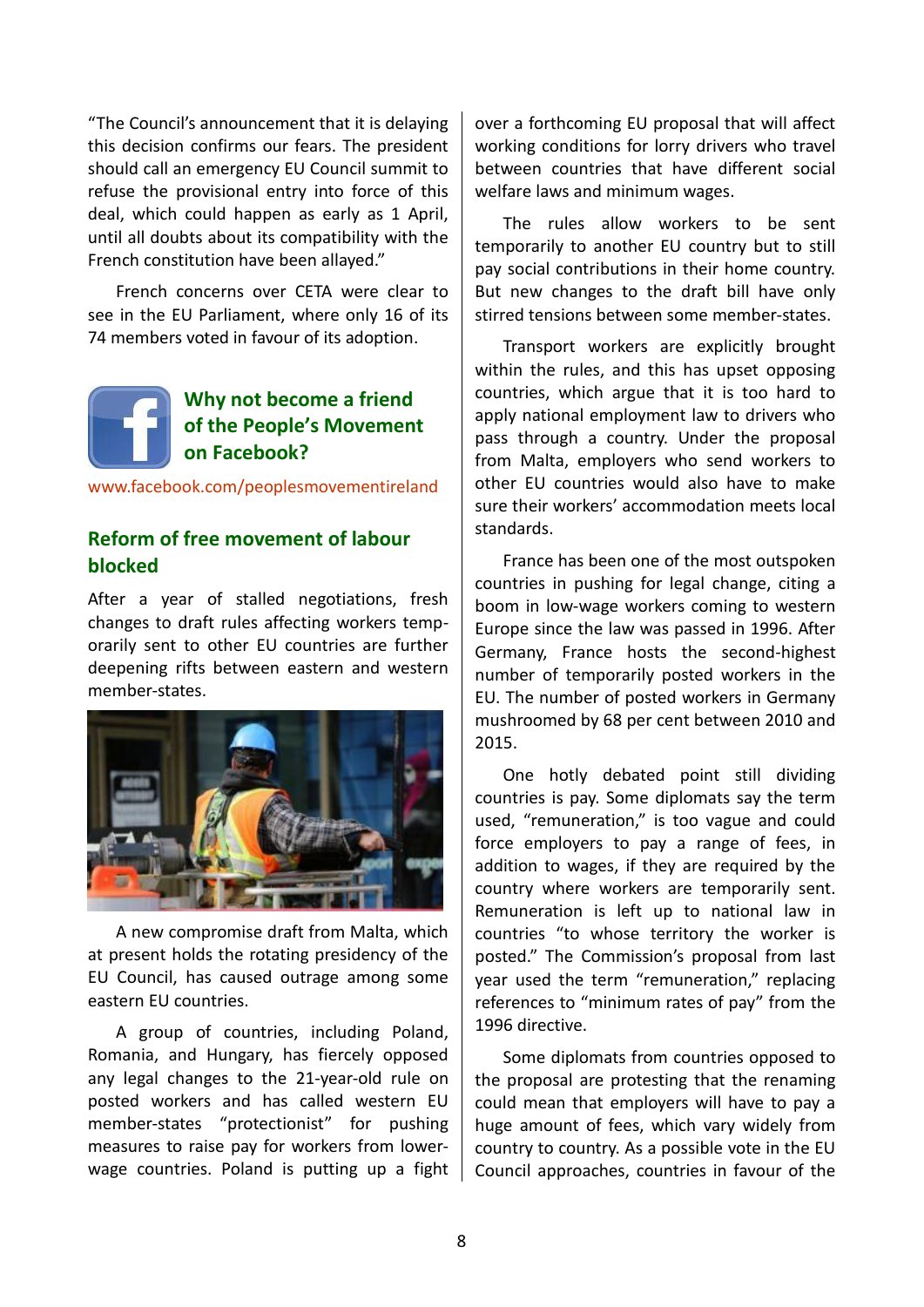proposal are trying to swing the decision.

Maltese diplomats are considering changes to their draft that could help win over countries that are undecided on the bill. Ireland, Spain and Portugal want measures on subcontracted workers who are posted to other countries to be taken out of the draft. In effect, this would allow contractors to mainly subcontract in the majority of instances and avoid their obligations.

A French amendment to crack down on socalled letterbox companies, which use addresses in lower-wage EU countries to underpay workers, has been rejected. A French diplomat said that France will keep pushing for measures on such companies to be included in the draft bill before it goes to a vote in the EU Council.

## **French "messiah" candidate ticks all the establishment boxes**

The French presidential election in 2017 is shaping up to be a highly significant encounter between two profoundly opposed conceptions of political life. On one side, "governance," meaning the joint management of society by a co-opted elite, on the model of business corporations; on the other side, the traditional system called "democracy," meaning the people's choice of leaders by free and fair elections.

![](_page_8_Picture_5.jpeg)

Traditional representative democracy is no longer considered appropriate for a globalised world based on the free circulation of capital. Instead, the favoured model is "governance," a word taken from the business world, which

refers to the successful management of large corporations, united in a single purpose and aiming at maximum efficiency. The personification of this approach is the leading candidate for the French presidency, Emmanuel Macron.

The first way to spot the role assigned to Macron is simply to glance at the mass media: the endless magazine covers, puff pieces, platitudinous interviews, and never a word of criticism, whereas his leading rivals are systematically denigrated. In January the American journal *Foreign Policy* introduced its readers to Macron as "the English-speaking, German-loving French politician Europe has been waiting for."

His career path makes it clear why Western mainstream media are hailing Macron as the messiah.

Born in Amiens only thirty-nine years ago, Emmanuel Macron has spent a lot of his life in school. Like most of France's leaders, he was educated in some of the best of France's elite schools. The American media seem impressed by the fact that along the way he studied philosophy, which is no big deal in France.

In 2004 he passed the competitive examination to be admitted to the *Inspection Générale des Finances*, one of the corps of experts that have distinguished the French system since Napoleon. IGF inspectors have lifetime security and are assigned as economic advisers to government officials or private entities.

In the IGF, Macron gained the attention of the particularly well-connected senior official Jean-Pierre Jouyet, who recommended him to Jacques Attali, the most spectacular of the intellectual gurus who for the past thirty-five years has regaled French governments with his futuristic visions (Jerusalem as capital of a future world government, for example). In 2007 Attali co-opted Macron to his super-elite "Commission for the Liberation of Growth," authorised to provide guidance to the presidency. A star was born—a star of the business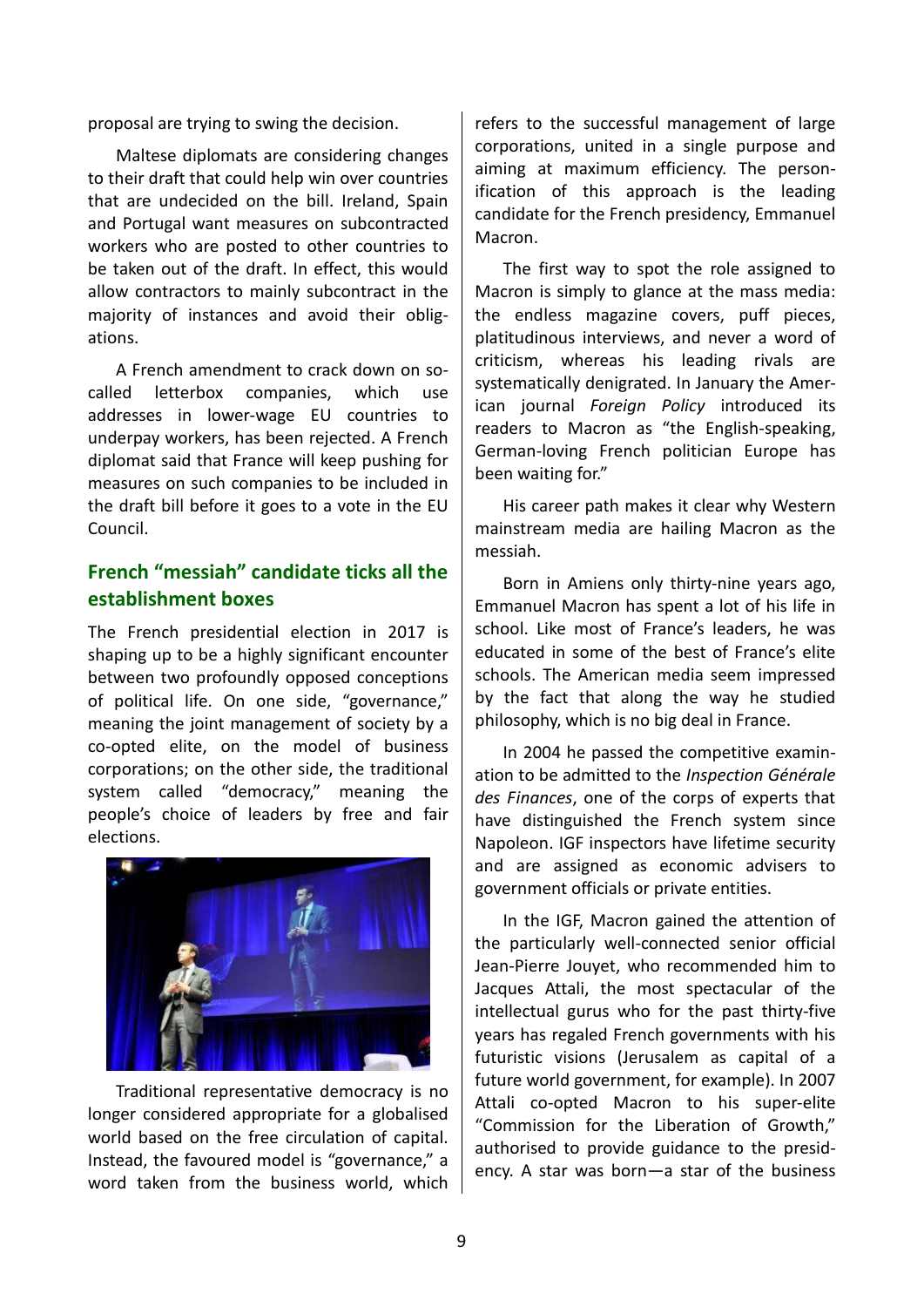world.

The Attali commission prepared a list of 316 proposals explicitly designed to "install a new governance in the service of growth." In this context "growth" naturally means growth of profits, by way of measures that cut back the cost of labour, tearing down barriers to the movement of capital, and deregulation. The forty elite members planning the future of France included the heads of Deutsche Bank and the Swiss transnational Nestlé.

![](_page_9_Picture_2.jpeg)

In 2008, on a recommendation from Attali, Macron was taken into the Rothschild Bank at a high level. By negotiating a Nestlé purchase worth €9 billion on which he received a substantial commission, Macron became a millionaire.

To what did he owe a successful rise that two centuries ago would have been a subject for a Balzac novel? He was "impressive," Attali recalls. He got along with everyone and "didn't antagonise anyone." Alain Minc, another star expert on everything, once put it this way: "Macron is smart, but above all, he makes a good banker, because he is 'charming'—a necessary quality for 'a whore's profession'."

Macron is famous for such words of wisdom as "What France needs is more young people who want to become billionaires" and "Who cares about programmes? What counts is vision." Macron has launched his career on the basis of his charm and "vision"; and he certainly has a clear vision of the way to the top.

This path is strewn with contacts. The governance elite operates by co-option. They recognise each other, they "smell each other out," they are of one mind. Of course, these days the thought police are quick to condemn talk of "governance" as a form of conspiracy theory; but there is no conspiracy, because there does not need to be. People who think alike act together. Nobody has to tell them what to do.

And people who decry every hint of "conspiracy" seem to believe that those who possess immense power, especially financial power, don't bother to use it. Instead they sit back and tell themselves, "Let the people decide." Like George Soros, for instance.

In reality, people with power not only use it but are convinced that they *should* use it, for the good of humanity, for the good of the world. They know best, so why should they leave momentous decisions up to the ignorant masses? That's why David Rockefeller founded the Trilateral Commission forty years ago, to work out how to deal with "too much democracy."

These days, ideologues keep the masses amused with arguments about themselves: which identity group they belong to, who is being unfair to whom, who it is they must "hate" for the crime of "hating." Meanwhile the elite meet among themselves and decide what is best.

Thanks to Jouyet, in 2007 Macron was coopted to a club called *Les Gracques* (after the Roman Gracchus brothers), devoted to "values" based on recognition that the Keynesian welfare state doesn't fit globalisation and the development of the European Union.

In 2011 Macron was co-opted to the *Club de la Rotonde*, which undertook to advise President Hollande to hit France with a "competitiveness shock": favouring investment by lowering public expenses and labour costs.

In 2012 Macron was welcomed into the French-American Foundation, known for selecting the "young leaders" of the future.

In 2014 Macron made it to the really big